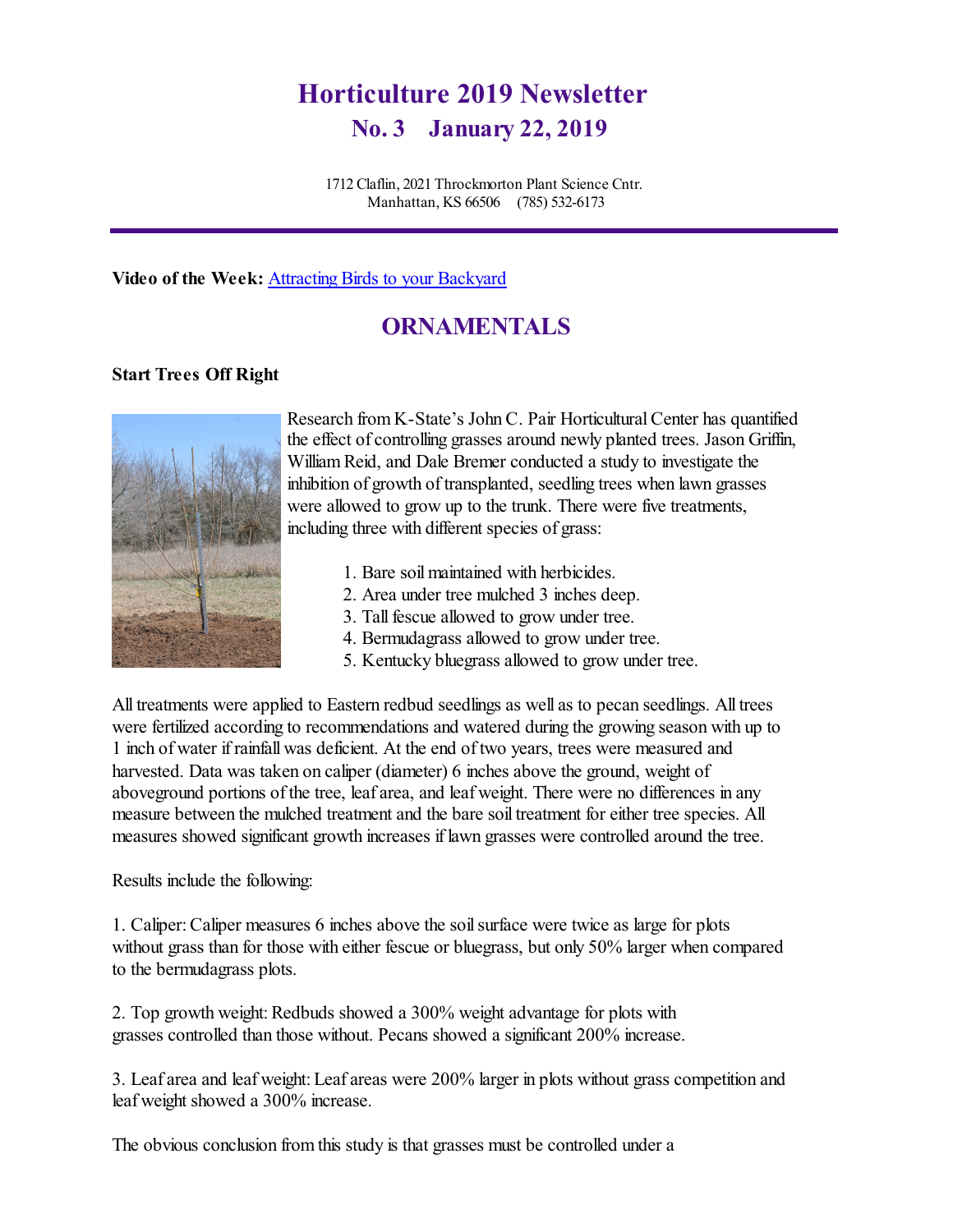newly transplanted tree to get the best possible growth. Though there were no differences in growth whether mulch was used or not, you may still wish to mulch for aesthetic reasons or to help control weed growth. How far from the trunk should the grasses be controlled? Try a minimumof 3 feet. (Ward Upham)

### **Pawpaw Trees: A Native Fruit**



Even though pawpaw is native to eastern Kansas, many people in the state have never eaten one. Fruits resemble fat bananas and are generally up to 6 inches long and as much as 3 inches wide. The taste is unique and is difficult to describe but is often said to resemble bananas or pineapple and has a texture somewhat like custard. They are rarely grown commercially because they are difficult to ship and do not store well. Ripe fruit will only hold 2 to 3 days at room temperature and up to a week under

refrigeration.

Pawpaw prefers a well-drained, moderately acid (pH 5.5 to 7.0), moist soil and high organic matter content. Organic mulch is also recommended. Irrigation will be helpful to necessary depending on what part of Kansas they are grown.

In the wild, the pawpaw is an understory tree and may do better with partial shade, especially during the first 2 to 3 years. Protection from high winds is also advisable due to the large leaves. The pawpaw is a small tree that may reach 20 feet high but is less broad. Trees require cross-pollination and so at least 2 and preferably 3 different varieties should be grown. These trees are pollinated by insects other than bees such as beetles and flies and must be planted close together. Trees should be no further than 30 feet apart in order to insure good pollination.

The soil for planting should be prepared in advance of receiving the trees. Amend the soil with organic matter in the area where the trees will be planted. Do not amend just the soilfrom the planting hole, especially ifthe soil is heavy and has high clay content. If you do, you have essentially made a pot that will hold water and may drown the tree. Rather, add organic matter to the area in which the tree will be planted before digging the planting hole; at least a 10- by 10-foot square. You may want to treat the entire area where your trees will be planted. Add 2 inches of organic matter to the surface of the soil and then till in.

The planting hole should be the same depth as the root systembut 2 to 3 times as wide. Pawpaws have fleshy roots and are better planted in the spring (April) rather than fall unless container grown. Container-grown plants can be planted virtually anytime.

Keep newly planted trees well watered. The soilshould be moist but not waterlogged. Keep the planting area completely free of weeds or any other type of vegetation within 3 feet of the trees. Mulching is recommended.

There has been a significant amount of work done on pawpaw by Kentucky State University. You can reach their pawpaw site at <http://www.pawpaw.kysu.edu/> Information on growing pawpaws is available fromPeterson Pawpaws at <http://www.petersonpawpaws.com> Neil Peterson's pawpaws are the result of over 25 years of research and have been widely tested. Though Neil no longer sells his varieties directly, he does list a number of nurseries that carry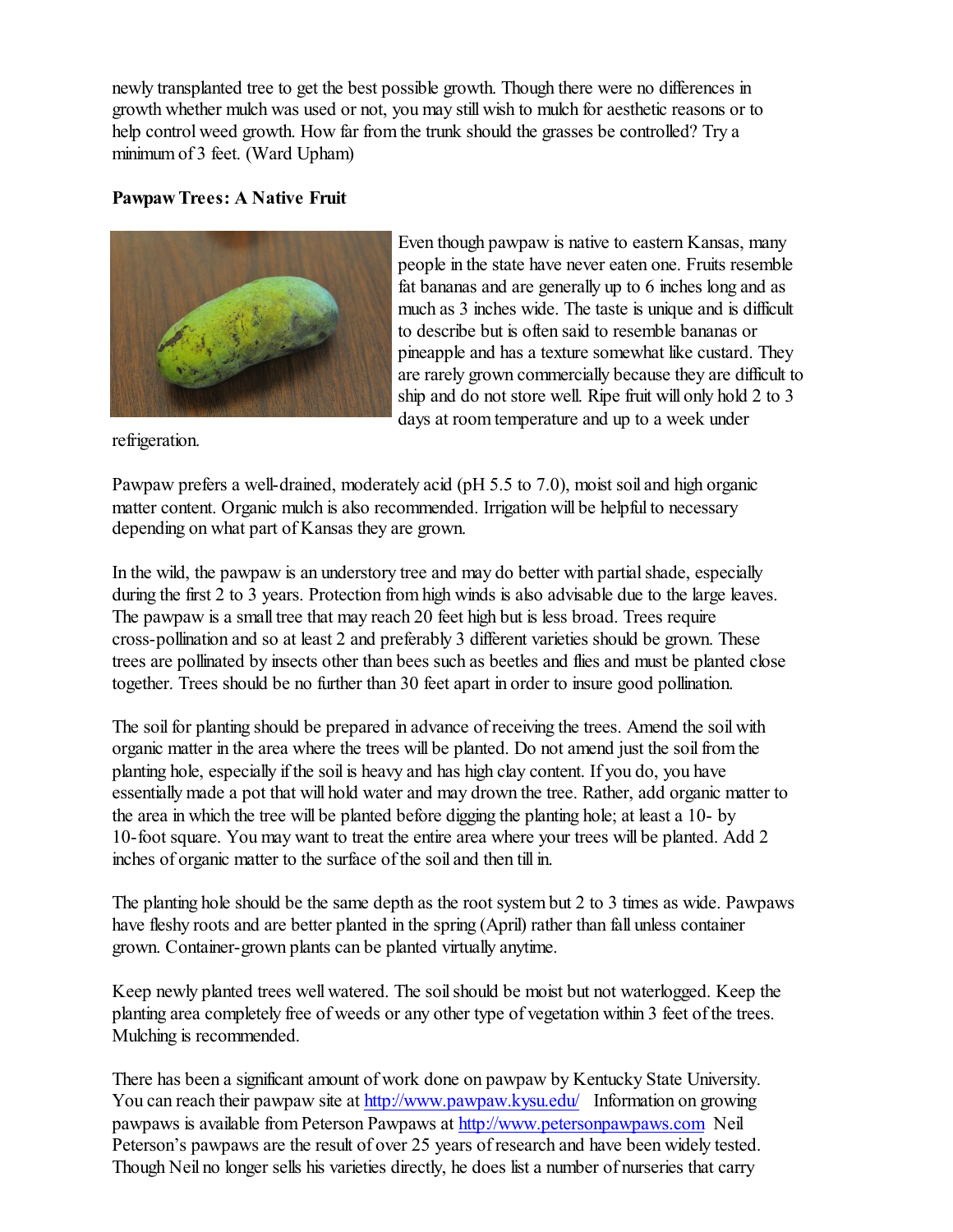them.

The Kansas Forest Service [\(www.kansasforests.org](http://www.kansasforests.org) ) has seedling trees available for sale though I would recommend getting named varieties instead if you wish to plant only a few trees. The fruit from named varieties will be of a higher quality than that from a seedling tree. Named variety pawpaws are available from Stark Brothers [\(www.starkbros.com](http://www.starkbros.com) ).

The University of Missouri has a couple of different pawpaw cultivar trials. You can find resultsfrom one of these trials at <http://www.centerforagroforestry.org/pubs/pawpaws.pdf> (Ward Upham)

### **Dutch Elm Disease Resistant American Elms**

Our John C. Pair Horticultural Center near Wichita established a National Elm Trial in 2007 with 18 cultivars. All of these are Dutch Elm Disease (DED) Resistant with 4 being true American elms. The cultivar 'Jefferson' would have been a fifth true American elm but proved to be the same cultivar as 'Princeton'. The remainder are either hybrids or other elm species. The four true American elms are 'Valley Forge', 'Princeton', 'New Harmony' and 'Lewis and Clark' (Prairie Expedition). All have shown excellent tolerance to DED. Characteristics listed below are primarily from our study at the John C. Pair Horticultural Center but storm breakage is from the University of Minnesota.



#### '**Valley Forge'**

Survival: 100% Crown Shape: Vase Lacebug damage to foliage: Minimal European elm flea weevil damage: Minimal Storm Breakage: Fair Comments: Strong grower, broad spreading

#### **'Princeton'**

Survival: 100% Crown Shape: Vase Lacebug damage to foliage:Minimal European elm flea weevil damage: Minimal Storm Breakage: Fair Comments: Impressive grower, upright habit, attractive tree

#### **'New Harmony'**

Survival: 100% Crown Shape: Vase and round Lacebug damage to foliage: Significant European elm flea weevil damage: Minimal Storm Breakage: Not in Minnesota study Comments: Narrow, upright habit with strong, central axis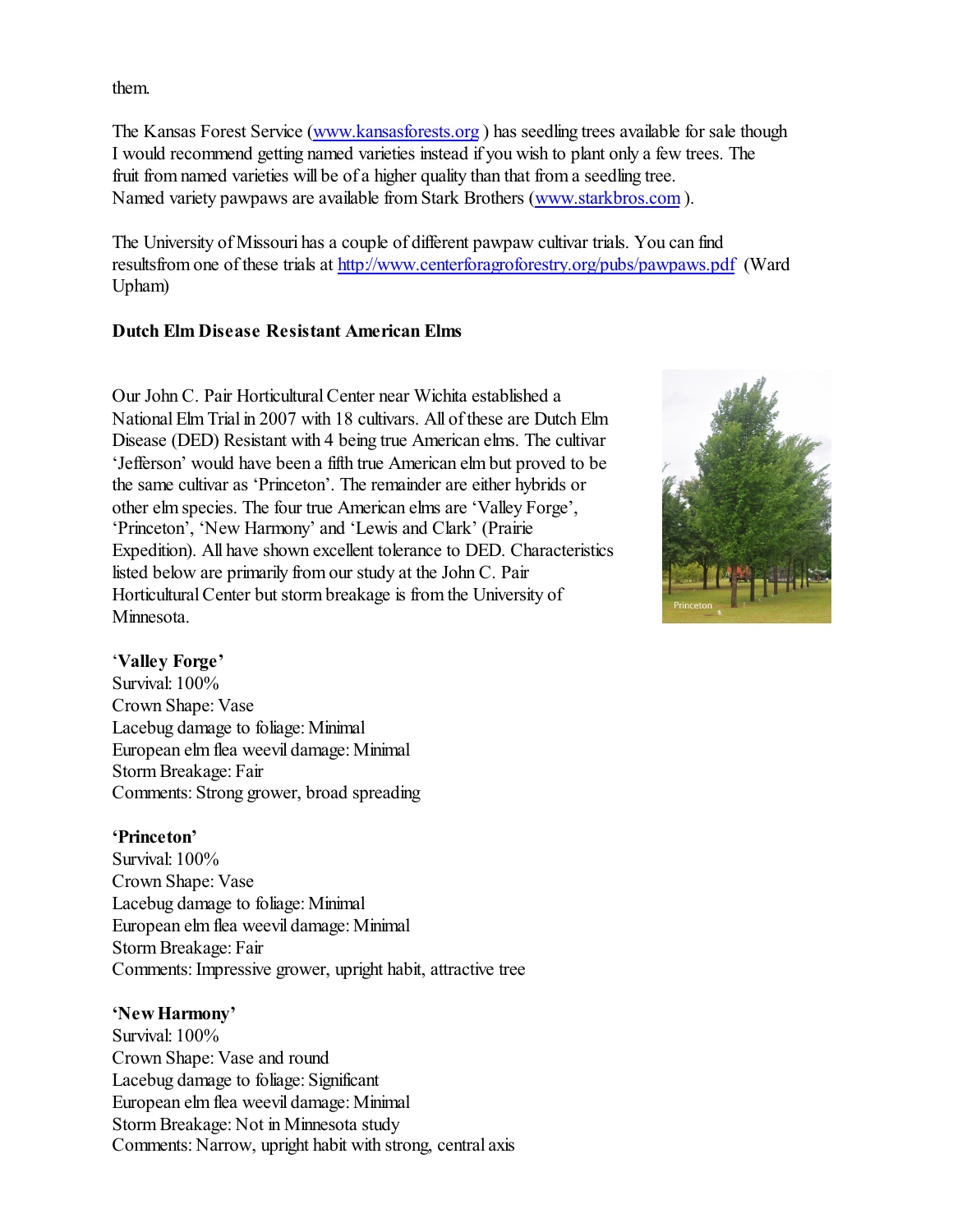**'Lewis and Clark'** (Prairie Expedition) Survival: 80% Crown Shape: Broad oval Lacebug damage to foliage: Minimal European elm flea weevil damage: Minimal Storm Breakage: Good Comments: Strong grower with broad spreading habit, some wetwood.

Storm damage can be minimized by pruning when the tree is young. Maintain a central leader but prune out all lower branches as the tree grows and branches increase in diameter so that there is room to work under the tree. Also prune out branches attached with a narrow angle as these are most likely to give way in ice or wind storms. For more information the study, see <https://webdoc.agsci.colostate.edu/bspm/NationalElmTrial/AUF2017.pdf> (Ward Upham)

# **FRUIT**

# **Fruit Trees and Frost**



If you are considering purchasing fruit trees this spring, there are certain factors that should be considered for some of our fruit tree species. Spring in Kansas is often unsettled with apricot and peach tree flowers being very vulnerable to late frosts that can kill fruit buds. Of course, the tree itself will be fine but there will be no to little fruit for that year. Other species of trees can also be affected but apricots and peaches are by far the most sensitive. Also, the closer a tree is to full bloom, the more sensitive it

becomes to frost.

Apricots are more likely to have frost kill flowers than peaches because they bloom a bit earlier. Though there are late-blooming apricot varieties, the differences between full bloom on early and late-blooming varieties appears to be slight. Research at Virginia Tech in the 90's showed a maximum of a 4-day difference between early and late varieties. However, in some years that may be all that is needed. The trees in the study that were considered late blooming included Hungarian Rose, Tilton and Harlayne. Harglow was not included in the study but is also considered late-blooming. See <https://pubs.ext.vt.edu/422/422-761/422-761.html> for more info.

Peaches are next on the list for being likely to be caught by a late frost. With peaches, two characteristics become important when considering whether they will be damaged. Like apricots, bloom time is very important but fruit bud hardiness should also be considered. In this case, fruit bud hardiness refers to hardiness to late frosts rather than the ability to survive extreme low temperatures during the winter. Late bloomers included 'China Pearl', 'Encore', 'Intrepid', and 'Risingstar.' See <http://aces.nmsu.edu/pubs/research/horticulture/RR782.pdf> . The 'Intrepid' cultivar also has shown excellent cold hardiness when in flower. See <http://www.google.com/patents/USPP12357>

So, are there other considerations when looking at possible frost damage? Location can be very important. Planting on a hill which allows cold air to drain to lower elevations can help. Also, a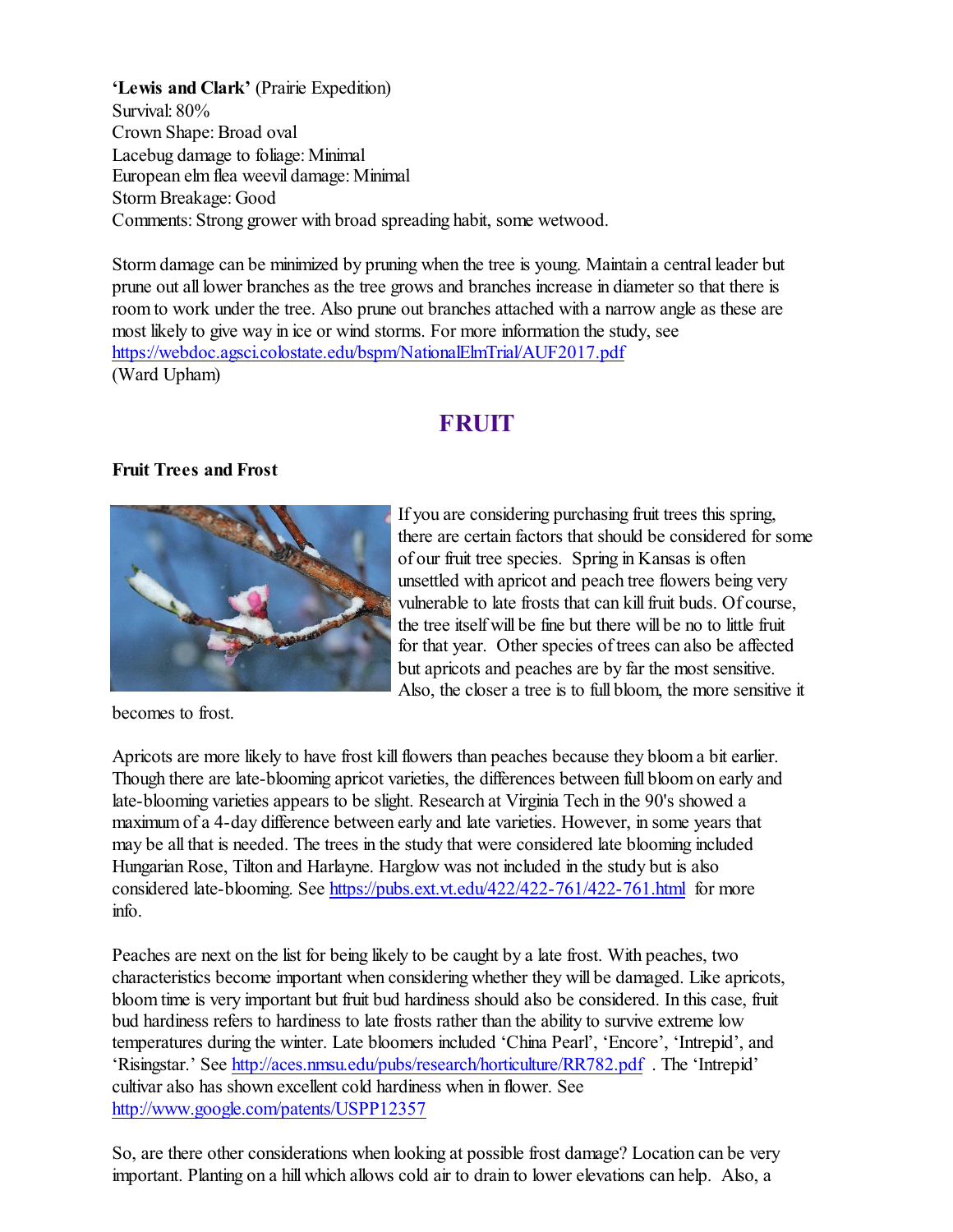location in town will be more likely to have a warmer micro-climate than an exposed location. Some gardeners will add a heat source under a tree during cold nights if they are close to a building. Heat lamps and charcoal briquettes are sometimes used but safety should be the first consideration. (Ward Upham)

# **MISCELLANEOUS**

## **Bird Feeding**



Severe winter weather is not only hard on people but can be a life and death struggle for birds. Though birds also require water and shelter, food is often the resource most lacking during cold weather. Many different bird food mixes are available because various species often prefer different grains. However, there is one seed that has more universal appeal than any other: black oil sunflower. If you are new to the bird-feeding game, make sure there is a high percentage of this seed in your mix. White proso

millet is second in popularity and is the favorite of dark-eyed juncos and other sparrows as well as the red-winged blackbird.

As you become more interested in bird feeding, you may want to use more than one feeder to attract specific species of birds. Following is a list of bird species with the grains they prefer.

- Cardinal, evening grosbeak and most finch species sunflower seeds, all types.
- Rufous-sided towhee white proso millet.
- Dark-eyed junco white and red proso millet, canary seed, fine cracked corn.
- Many sparrow species white and red proso millet.
- Bluejay peanut kernels and sunflower seeds of all types.

- Chickadee and tufted titmouse – peanut kernels, oil (black) and black-striped sunflower seeds.

- Red-breasted nuthatch oil (black) and black-striped sunflower seeds.
- Brown thrasher hulled and black-striped sunflower seeds.
- Red-winged blackbird white and red proso millet plus German (golden) millet

- Mourning dove – oil (black) sunflower seeds, white and red proso plus German (golden)millet.

Extended cold periods can also make water unavailable. A heated birdbath can be a tremendous draw for birds during times when all other water is frozen. Energy use is usually less than what most people expect IF the heater has a built-in thermostat. If you would like more information, Chuck Otte, Agriculture Extension Agent for Geary County has a series of backyard birding guides at

<http://gearycountyextension.com/NRMW.htm> (Ward Upham)

### **Now is a Good Time to Design Your Landscape**

The dark, cold days of winter are a good time to dream and plan for the upcoming growing season. Have you always wanted to landscape your home but didn't know